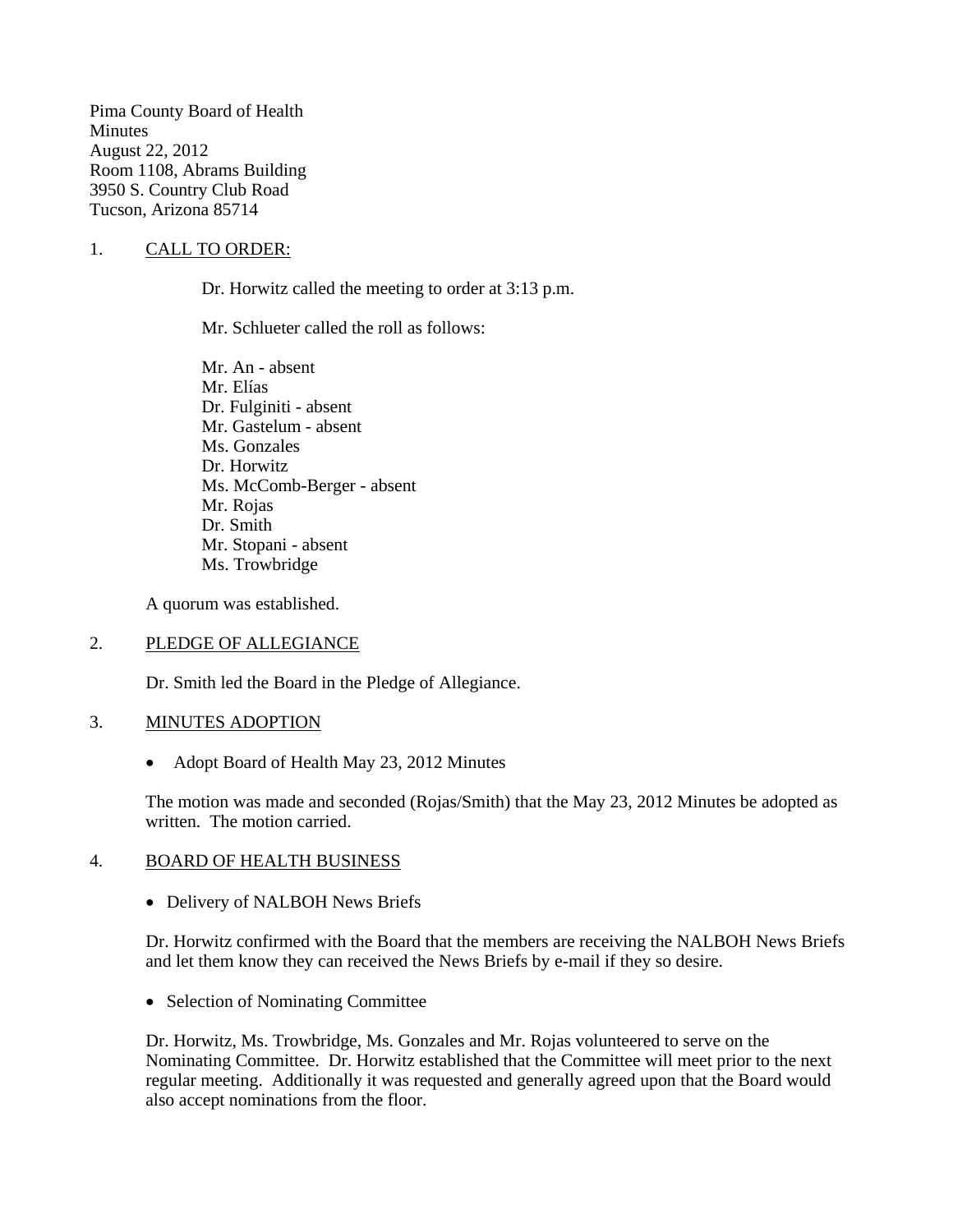# 5. MATERION CERAMICS AIR QUALITY PERMIT

Richard Grimaldi, Department of Environmental Quality (DEQ) Deputy Director, utilized the attached PowerPoint presentation to discuss the ongoing Materion Air Quality Permit renewal. DEQ Senior - Program Manager Beth Gorman was also present and assisted with the presentation. Materion Ceramics utilizes beryllium oxide (BeO) in their manufacturing processes. Beryllium oxide can cause berylliosis which causes severe scarring of the lungs. The company was originally permitted in 1980 under the name Brush Wellman. The Air Quality Permit allows for a maximum BeO stack emission of 10 grams over a 24 hour period based on the Federal standard; and monitoring indicates emissions of approximately .1 gram per 24 hour period. The Air Quality Permit renewal process drew input from the Environmental Justice Action Group (EJAG). DEQ met with EJAG and incorporated some of their suggestions into the draft permit. The renewal process included an advertised open house and public hearing. DEQ anticipates issuing the permit by the end of the month.

The Board had a number of questions regarding items such as exhaust vent testing; the reporting of berylliosis; and health monitoring of Materion employees. The Board requested DEQ come to a future meeting with more information regarding the Board's questions. It was also requested that DEQ bring Dr. Betterton from the University of Arizona, Department of Atmospheric Sciences.

# 6. VACCINE FOR CHILDREN IMMUNIZATION UPDATE

Kathleen Malkin, Community Health Services Division Manager, used the attached PowerPoint presentation to brief the Board on challenges associated with legislative and policy changes regarding immunizing children. Starting October 1, 2012 the Department can no longer vaccinate insured children using free vaccine provided by the Arizona Department of Health Services using discretionary funds from the CDC. In the past insurance status was not an issue. State and County statutes state the Department cannot turn children away, but there currently is no funding mechanism in place to purchase vaccine for insured children. The total estimated cost for required and recommended vaccine for insured children last fiscal year is \$325,653. Challenges associated with upcoming changes include checking insurance eligibility; sorting out the spectrum of which vaccines are or are not covered; billing ability; updating County ordinances; client capacity; vaccine procurement; and funding. Mr. Elías indicated the Board of Supervisors is aware of and will address the funding issue.

### 7. DIRECTOR'S FINAL SUMMATION FOR DEPARTMENT TRANSITION AND THE BOARD'S CONTINUED ADVOCACY

Health Department Director Sherry Daniels said that in light of her pending retirement next month she wanted to highlight Health Department accomplishments and ensure the Board is aware of changes in progress and items on the horizon. She went over the attached *Pima County Health Department Director's Final Summation* provided for the Board to assist them in knowing and advocating for the Department's issues during the upcoming Director transition and going forward.

After her presentation the Board thanked Ms. Daniels for her years of community service, which included the last three and a half years as Director. Mr. Elías made it a point to say that he and the other members of the Board of Supervisors recognize and appreciate Ms. Daniels' dedication and leadership.